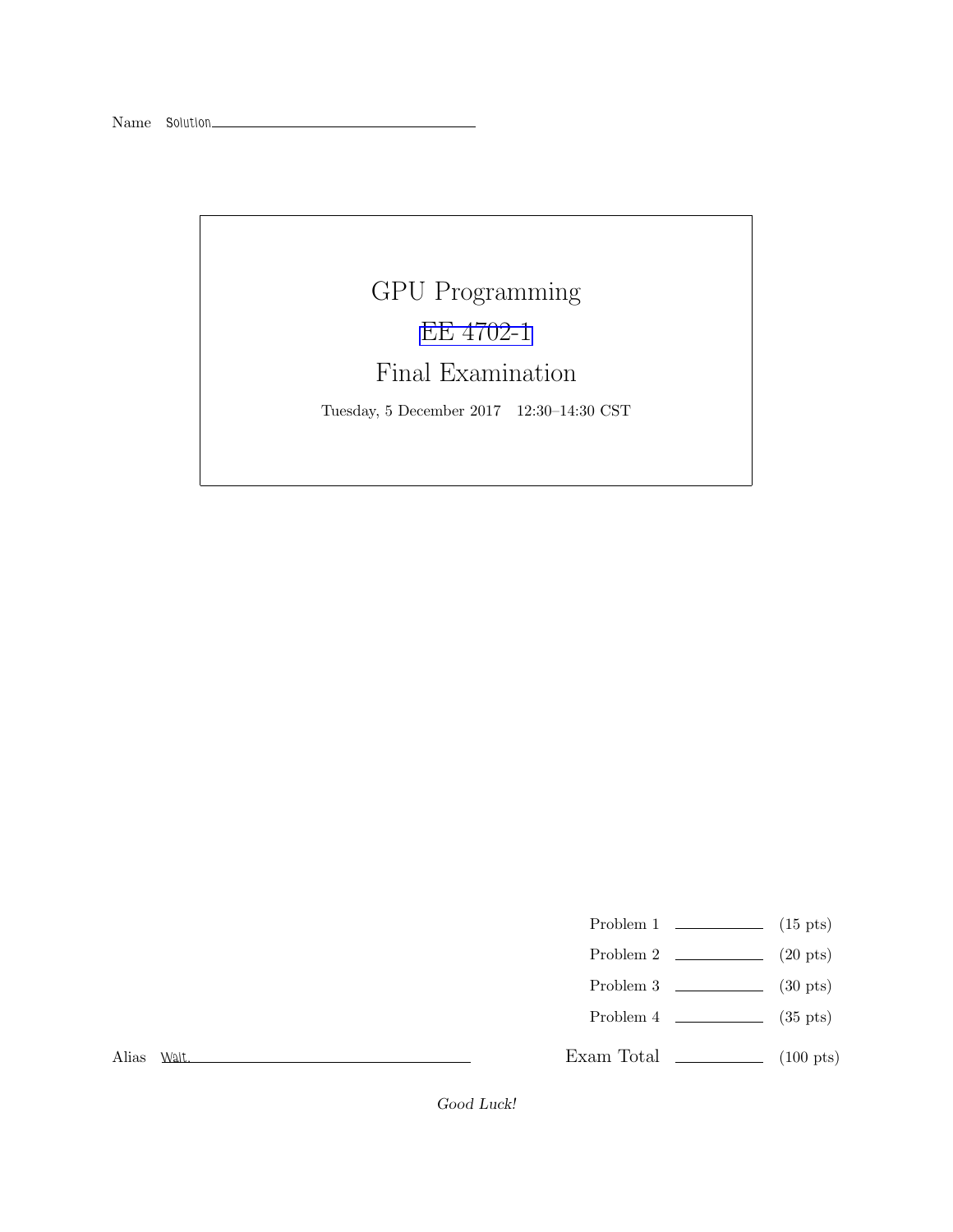Problem 1: [15 pts] Appearing below is code based on Homework 5 (the tile cloud). First is code that launches the rendering passes, followed by the shaders. The shaders below were written to work with the rendering pass launched by case 1. In case 3, which is incomplete, the rendering pass input primitives are lines instead of triangles. Complete the case 3 code and modify the shaders to work with your completed case 3 code.

 $\overrightarrow{V}$  Complete the case 3 code. Use abbreviations such as glV (for glVertex4f), glC, and glN.

Solution appears below. Since a line has only two vertices, the five pieces of information, color, pt 00, tact pos, ax, and ay, need to be sent using three attributes, glColor, glNormal, and glVertex, rather than the two attributes used in case 1.

```
case 1: { pShader_Use use(s_hw05_tiles_1);
          glBegin(GL_TRIANGLES);
          for ( Tile* tile: tiles ) { glColor4fv(tile->color); glVertex4fv(tile->pt_00);
                                     glColor4fv(tile->tact_pos); glVertex4fv(tile->ax);
                                                                glVertex4fv(tile->ay); }
          glEnd(); } break;
case 3: { pShader_Use use(s_hw05_tiles_3);
          glBegin(GL_LINES); // <--- DON'T FORGET, LINES
          for ( Tile* tile: tiles ) {
            glColor4fv(tile->color); glVertex4fv(tile->pt_00);
            glColor4fv(tile->tact_pos); glNormal(tile->ax); glVertex4fv(tile->ay);
          }
          glEnd(); } break;
```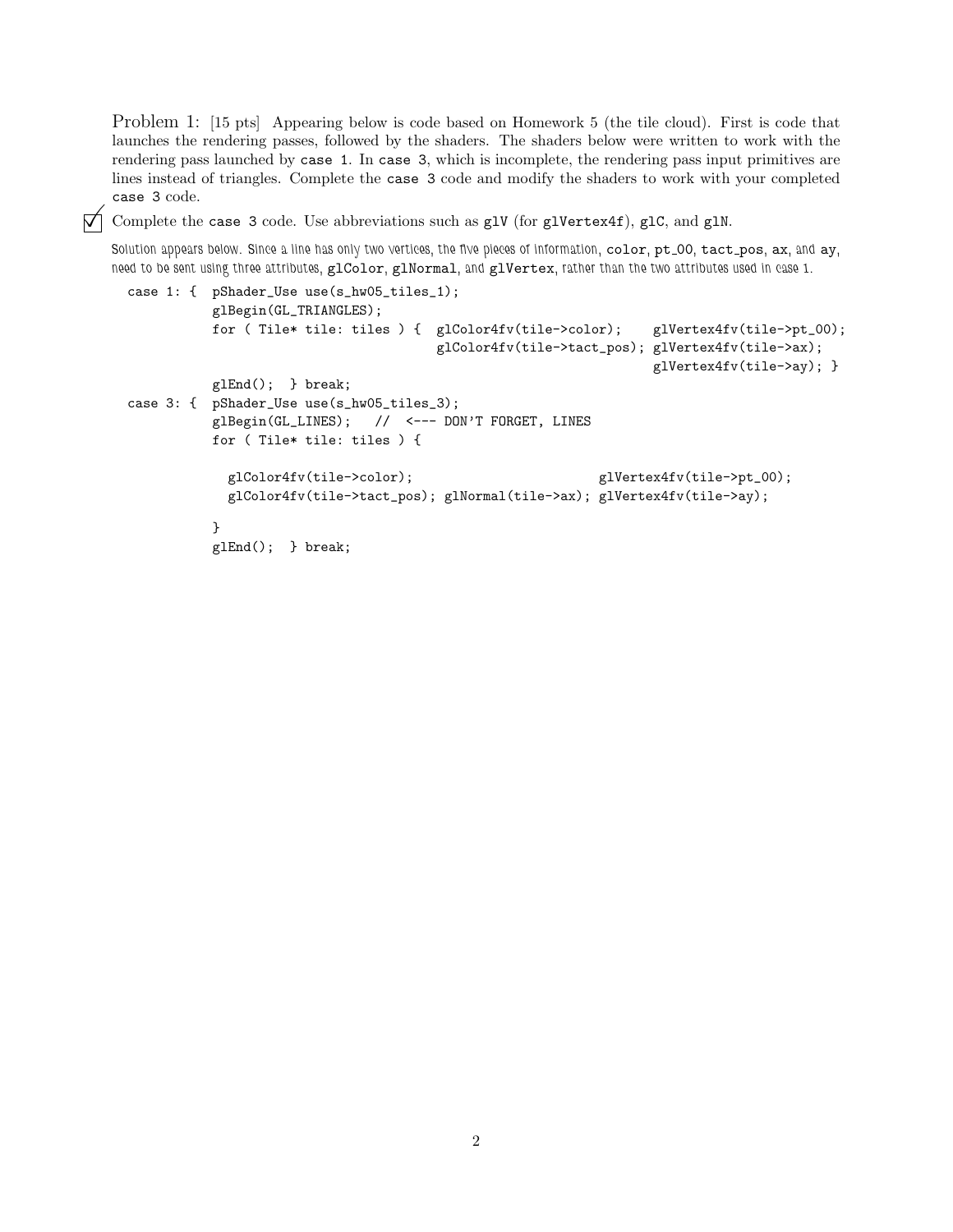```
\overrightarrow{\bigwedge} Modify shader code (below) to work with case 3 (above). Look at \overrightarrow{\bigwedge} type of primitive (above), \overrightarrow{\bigwedge}Modify shader code (below) to work with case 3 (above). Look interface blocks, \bigwedge shader routines, and \bigwedge layout declarations.
   Solution appears below.
   out Data_to_GS { vec4 vertex_o; vec4 color; };
   void vs_main_tiles_3() { // Vertex shader routine. // CHANGE/ADD SOMETHING
     vertex_o = gl_Vertex;
     color = gl_Color;
     normal_o = gl_Normal; // SOLUTION - Pass along third attribute.
   }
   // SOLUTION - Put normal_o in interface block.
   in Data_to_GS { vec4 vertex_o; vec4 color; vec3 normal_o } In[3];
   // SOLUTION - Changed triangles to lines.
   layout ( lines ) in; \sqrt{2} // CHANGE/ADD ONE OF
   layout ( triangle_strip, max_vertices = 4 ) out; // THE LAYOUT DECLARATIONS
   void gs_main_tiles_3() { // Geometry shader routine. // CHANGE/ADD SEVERAL THINGS
     vec4 pt_00 = In[0].vertex_0;vec4 ax_0 = vec4(In[1].normal<sub>0</sub>,0); // SOLUTION. Change to match new location.
     vec4 ay_0 = vec4(In[1].vertex_0.xyz,0); // SOLUTION. Change to new location.
     vec4 tact_pos = In[1].color;
     color = In[0].color;vec4 vtx_o[4];
     vtx_0[0] = pt_00; vtx_0[1] = pt_00 + ax_0;vtx_o[2] = pt_00 + ay_o; \quad vtx_o[3] = pt_00 + ay_o;// The code below does not need to be changed and so isn't shown.
```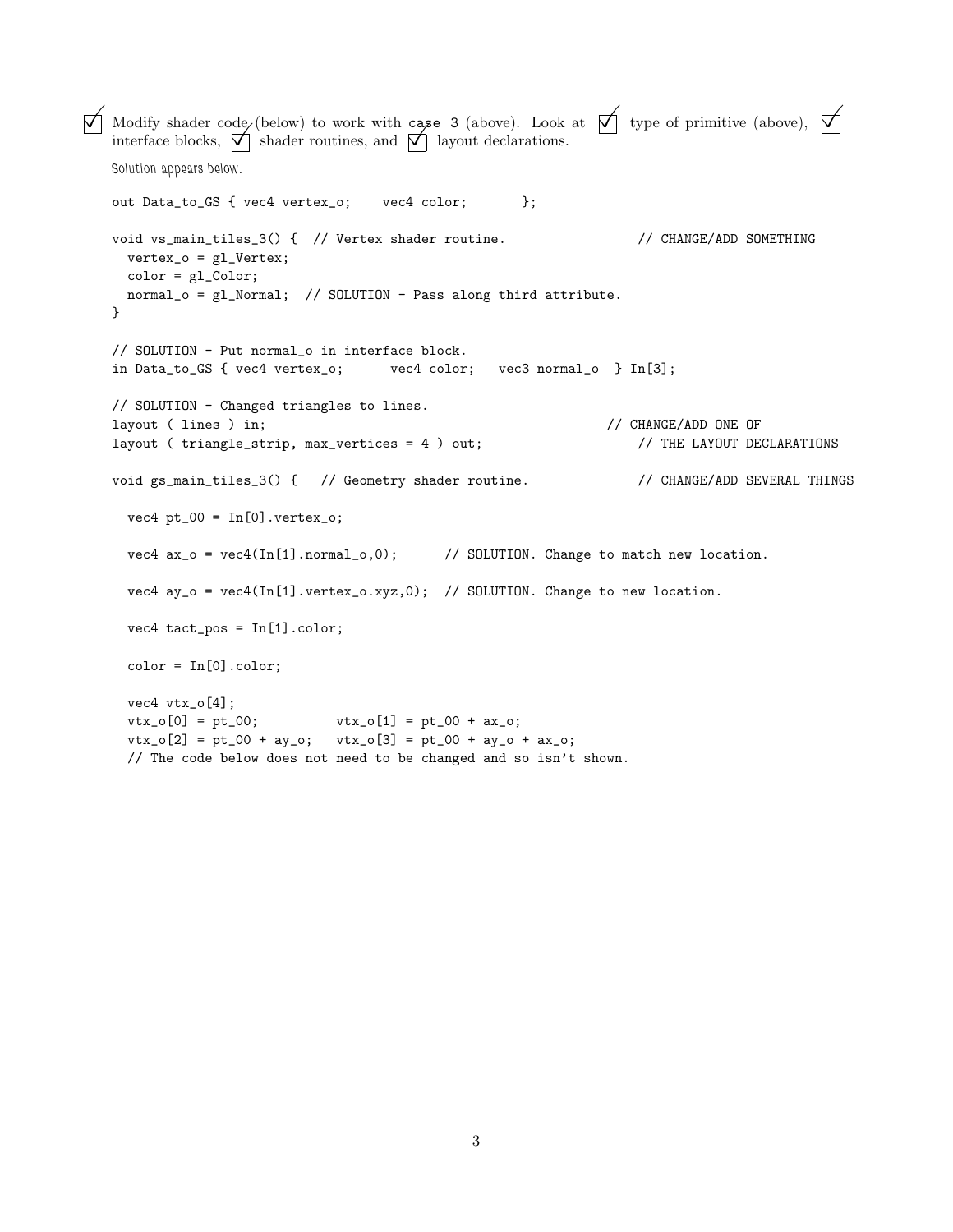Problem 2: [20 pts] Appearing below is the render\_tiles routine from Homework 5.

(a) Estimate the amount of data sent from the CPU to the GPU for the rendering pass started by the code below. Use the following symbol:  $n$ , the number of tiles.

```
case 1: {
   pShader_Use use(s_hw05_tiles_1);
    glUniform2i(1, opt_tryout1, opt_tryout2);
    glUniform1i(2, light_state_get());
    glUniform1f(3, world_time);
    glBegin(GL_TRIANGLES);
    for ( Tile* tile: tiles ) {
        glColor4fv(tile->color);
        glVertex4fv(tile->pt_00);
        glColor4fv(tile->tact_pos);
        glVertex4fv(tile->ax);
       glVertex4fv(tile->ay);
     }
   glEnd();
  }
  break;
```
Amount of data, in bytes:

Integer and float variables are each 4 bytes. There are a total of four variables sent as uniforms, for a total of  $4 \times 4 = 16$  B. Note that uniforms are just sent once. Each glColor and glVertex call sends  $4 \times 4 = 16$  B ignoring overhead. For each tile  $5 \times 16 = 80$  B are sent. The total amount of data is  $16B + 80n$  B.

(b) The vertex shader below is used with the case 1 code above. In terms of  $n$ , how much data is read by this vertex shader for a rendering pass?

```
void vs_main_tiles_1() {
  vertex_o = gl_Vertex;
  color = gl_Color;
}
```
 $\overrightarrow{\mathsf{M}}$  Total data read by shader above for a rendering pass:

An invocation of the vertex shader reads  $2 \times 16 = 32$  B. Three vertices are sent down the rendering pipeline for each tile, and so the total amount of data read is  $n \times 3 \times 32 = 96n$  B.

 $\nabla$  Explain why the amount of data read by the vertex shader might be different than the amount of data sent from CPU to GPU when executing the case 1 code.

The same vertex shader code is used for every invocation and it always reads two items. We know that the color is not set for the third vertex of each triangle, but the vertex shader code does not check to see if it is third (and it might not be possible) and so it reads two items every time. The host code however, does avoid a glColor call for one out of three vertices and that might reduce the amount of data sent.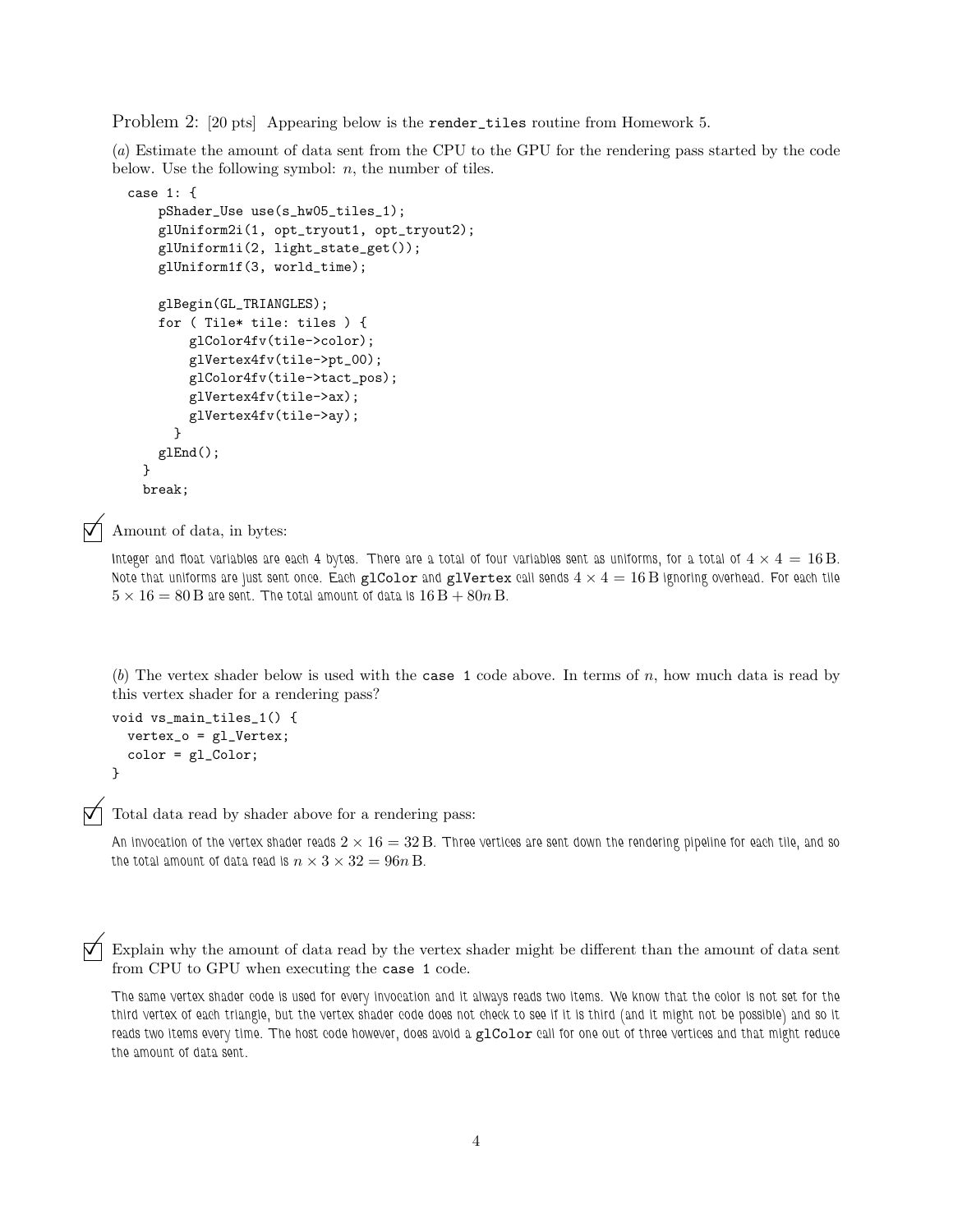Problem 2, continued: The rendering pass below provides the same data to the shaders as the one in the previous part, but there are significant differences.

```
#define TO_BO(name,num,update)
 glBindBuffer(GL_ARRAY_BUFFER,bos_tiles[num]);
 if ( update ) glBufferData \
   (GL_ARRAY_BUFFER, name.size()*sizeof(name[0]), name.data(), GL_STREAM_DRAW); \
 glBindBufferBase(GL_SHADER_STORAGE_BUFFER,num,bos_tiles[num]);
     pShader_Use use(s_hw05_tiles_2);
     glUniform2i(1, opt_tryout1, opt_tryout2);
     glUniform1i(2, light_state_get());
     glUniform1f(3, world_time);
     TO_BO(pt_00, 1, pt_00_data_stale);
     TO_BO(ax, 2, axes_data_stale);
     TO_BO(ay, 3, axes_data_stale);
     TO_BO(color, 4, color_data_stale);
     TO_BO(tact_pos, 5, tact_data_stale);
     pt_00_data_stale = axes_data_stale = color_data_stale = tact_data_stale = false;
```

```
glDrawArrays(GL_POINTS,0,tiles.size());
```
(c) Explain why the code above would be more efficient than the case 1 code when rendering the very first frame. Also explain why the code above might be more efficient on the second frame than on the first, depending on how the tiles are used. Note: The original exam did not clearly state that the second comparison was of two executions of the code above, the first on the first frame and the second on some later frame.

More efficient than case 1 for the very first frame because:

It is inefficient to use the glVertex and related calls because they handle a small amount of data. Sending over all of the data as large buffer objects avoids this inefficiency.

 $\vec{\nabla}$  Code above more efficient rendering second frame than first frame because ...

Only data that is changed needs to be re-sent from the CPU to the GPU.

This efficiency can be assumed by use of variable such as  $\dots$  because  $\dots$ 

Because of the variable names containing stale. That implies that only some data needs to be re-sent, the other data on the GPU is still fresh and so doesn't need to be replaced.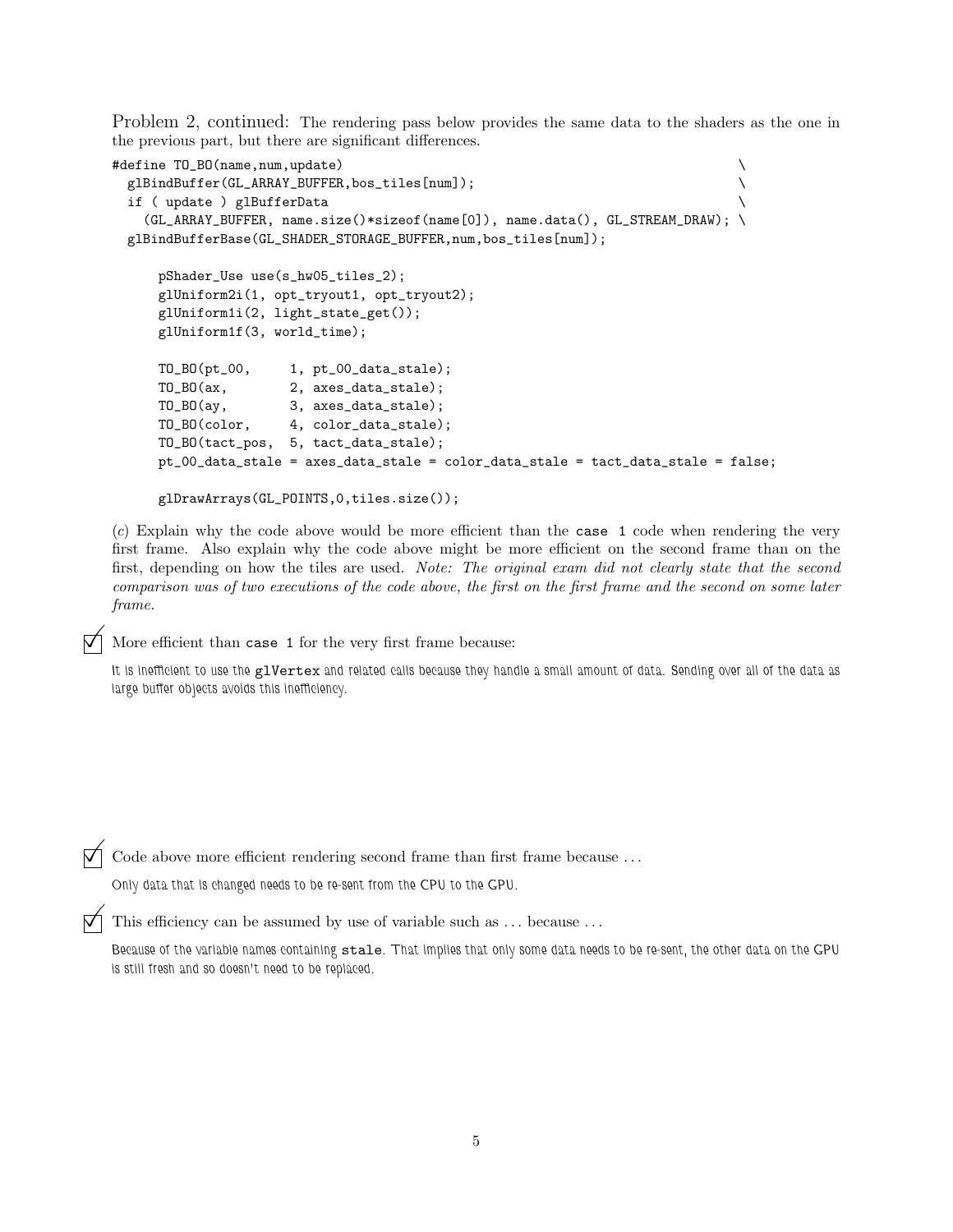Problem 3: [30 pts] The code in this problem is similar to the Homework 5 tile code except that it will be used to render discs.

(a) Complete the geometry shader below so that it emits primitives for a disc (a filled-in circle) writing the geometry shader outputs shown. The provided shader code reads the disc center, ctr\_o, disc normal, nz\_o, and a vector to a point on the circumference, ax\_o (see diagram), all in object space. The shader output includes tcoord, a texture coordinate. Assign this consistent with the texture coordinates shown on the diagram. Assume that the shader output primitive, a triangle fan, will work correctly even though it is not included in OpenGL Shading Language 4.5. A triangle fan makes the solution simpler. Note: This triangle fan discussion was intentionally omitted from the original exam.



 $\overrightarrow{\bigtriangledown}$  Emit primitives for the disc, make sure it's filled in.

 $\overline{\mathcal{M}}$  Don't forget to:  $\overline{\mathcal{M}}$  Set max\_vertices,  $\overline{\mathcal{M}}$  set normal\_e,  $\overline{\mathcal{M}}$  set tcoord, Don't forget to:  $\overline{\bigvee}$  Set max\_vertiand of course  $\overline{\bigvee}$  set gl\_Position.

Solution appears on the next page.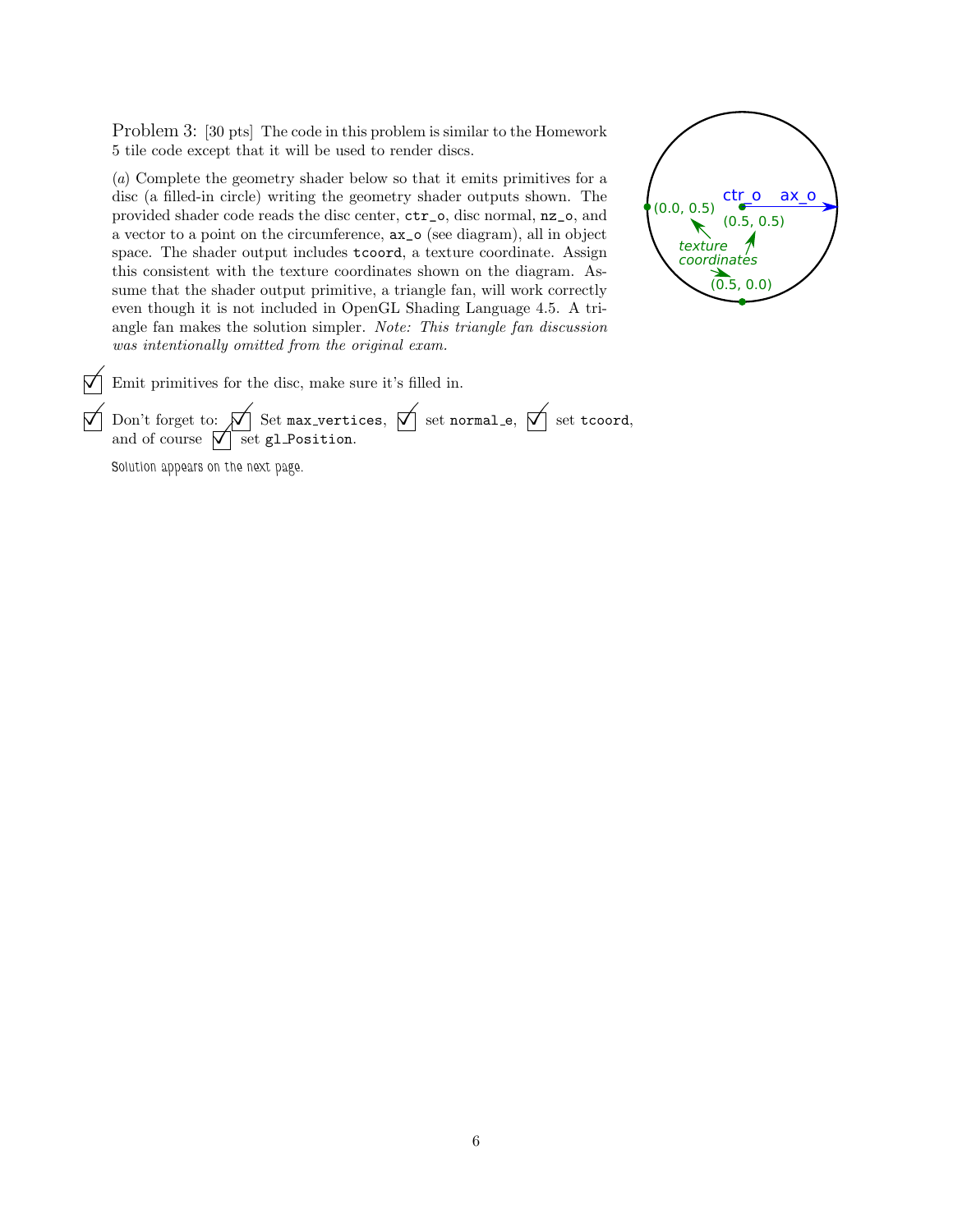```
Solution appears below.
out Data_to_FS { flat vec3 normal_e; vec3 vertex_e; vec2 tcoord; };
layout ( points ) in;
layout ( triangle_fan, max_vertices = slices + 1 ) out; // SOLUTION
void gs_main_disc() {
  int vertex_id = In[0].vertex_id;
 vec4 ctr_o = ctrs[vertex_id];
 vec3 ax_0 = axis[vertex_id].xyz;vec3 nz_o = nzs[vertex_id].xyz;
 const int slices = 10;
 const float pi = 3.1415926536;
  const float delta_theta = 2 * pi / silces;// Abbrevs: glmvp, gl_ModelViewProjectionMatrix; glmv, gl_ModelViewMatrix; gln, gl_NormalMatrix
  // SOLUTION
  vec3 ay_o = cross(normalize(nz_o), ax_o); // Compute y vector.
  // Compute the normal. Used for the entire disc.
 normal_e = gl_NormalMatrix * nz_o;// SOLUTION - Compute and emit attributes for the center coordinate.
  toord = vec2(0.5, 0.5);
  gl_Position = gl_ModelViewProjectionMatrix * ctr_o;
  vertex_e = gl_ModelViewMatrix * ctr_o;
 EmitVertex();
 for ( int i=0; i<=slices; i++ )
   {
     float theta = i * delta_{i}; float costh = cos(theta), sinth = sin(theta);
      // SOLUTION - Compute attributes for point on circle and emit.
      vec4 pt_o = ctr_o + vec4( costh * ax_o + sinh * ay_o, 0);tcoord = vec2(0.5 + 0.5 * \cosh, 0.5 - 0.5 * \sinth);
     vertex_e = gl_ModelViewMatrix * pt_o;
      gl_Position = gl_ModelViewProjectionMatrix * pt_o;
     EmitVertex();
   }
}
```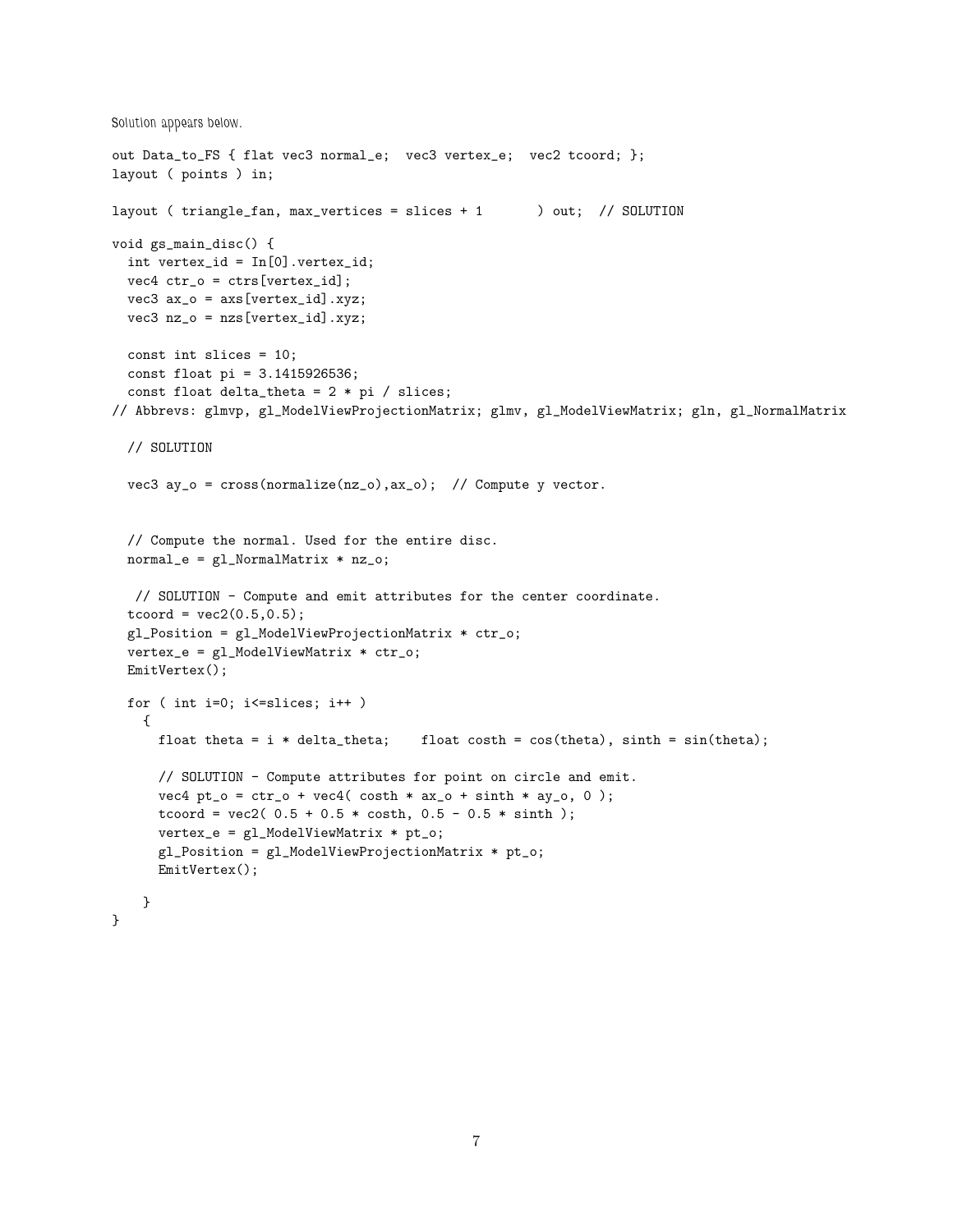Problem 3, continued:

(b) Appearing below is the fragment shader for the code above. If variable nevermind were true the fragment shader would not write a fragment, but it's set to false in the code. (The discard keyword returns from the fragment shader without writing a fragment.)

The primitives emitted by the geometry shader (if solved correctly) will render a 10-sided polygon, which is not exactly a disc (circle). Modify the code so that it emits a perfect disc based on the largest circle that can fit inside the polygon. (For partial credit, a circle of radius 0.4 in texture coordinate units.) Use texture coordinates to determine whether a fragment is in the circle.

Assign radius the correct value in terms of slices.

Set nevermind so that a fragment is discarded if it's outside a radius-radius circle based on tcoord.

Solution appears below. Using texture coordinates makes it very easy to find the distance from the fragment to the disc center.

```
void fs_main_disc() {
  const int slices = 10;
  const float pi = 3.1415926535;
  const float delta_theta = 2 * pi / slices;
  // SOLUTION -- Set radius based on texture coordinates in diagram.
  float radius = 0.5 * cos(pi/slices);
 vec2 disc_center_t = vec2(0.5, 0.5);
  // SOLUTION -- Find distance to center using texture coordinates.
  const bool nevermind = distance(tcoord,disc_center_t) > radius;
 vec4 texel = texture(tex_unit_0,tcoord); // NO NEED TO CHANGE THIS CODE.
  vec4 color = colors[vertex_id];
  gl_FragColor = texel * generic_lighting(vertex_e, color, normal_e);
 gl_FragDepth = gl_FragCoord.z;
}
```
(c) The inputs to fragment shader fs\_main\_disc appear below. Explain the implications of removing the flat qualifier as described below.

in Data\_to\_FS { flat vec3 normal\_e; flat int vertex\_id; vec3 vertex\_e; vec2 tcoord; };

Explain impact on  $\overrightarrow{\mathsf{M}}$  correctness and  $\overrightarrow{\mathsf{M}}$  efficiency if flat were removed from normal e and vertex id. Removing flat from normal\_e would be wasteful but the code would still work correctly. It would be wasteful because the normal will be the same on every point on the disc and so the effort to interpolate it (between values at the three vertices) is wasted. On

```
the other hand, vertex_id is an integer and OpenGL Shading Language won't interpolate integers, it's an error to even try
Explain impact on \overrightarrow{\nabla} correctness and \overrightarrow{\nabla} efficiency if flat were added to vertex e and tcoord.
Adding flat would reduce the amount of computation, however that doesn't mean anything if the results are wrong. Adding flat
```
to vertex\_e would affect the lighted color of the fragment, which would be noticeable if the disc were near a light source. Adding flat to tcoord would result in the texture not being applied and if the part-b code were used, would result in a polygon rather than a disc.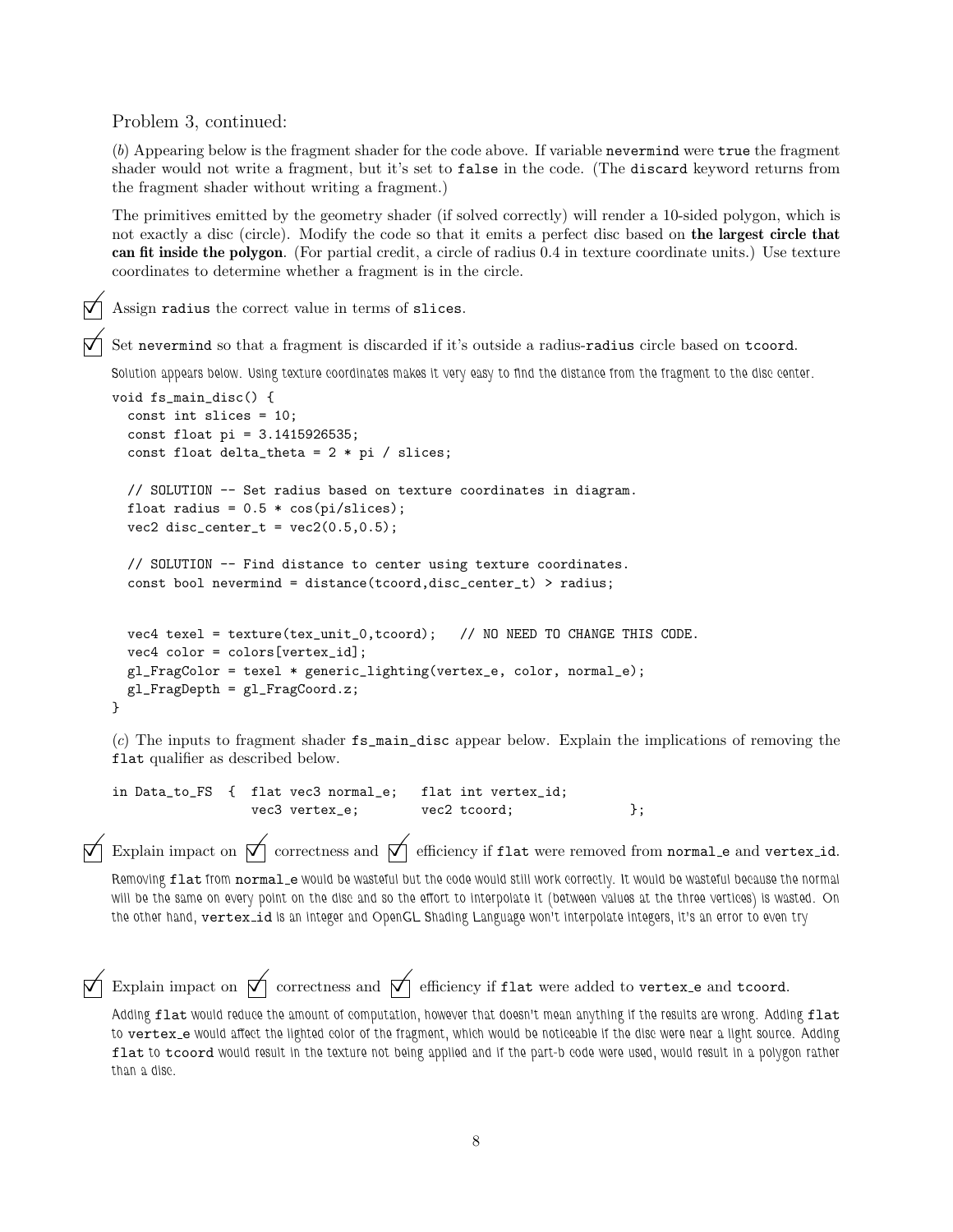Problem 4: [35 pts] Answer each question below.

(a) Explain how the depth (z-buffer) test is used. Provide a diagram of an example in which sorting primitives by eye distance makes the depth test unnecessary, and another example diagram in which even with sorting a depth test is necessary for proper rendering.

## $\nabla$  Explain how depth test used.

The depth test is applied just before a fragment is written to the frame buffer. The fragment's  $z$  value is compared to the  $z$  value of the corresponding pixel. Usually, if the fragment's  $z$  value is closer to the eye it gets written, otherwise it is abandoned.

Diagram illustrating example in which sorting makes depth test unnecessary. *Hint: Example can have two* primitives.

Diagram illustrating Example in which depth test necessary even with sorting. *Hint: Example can have* three primitives.

(b) Appearing below are sample uses of two procedures related to the stencil buffer. Explain what each one does in general (not necessarily in the example).

```
glStencilFunc(GL_EQUAL,4,-1);
glStencilOp(GL_REPLACE,GL_KEEP,GL_KEEP);
```
 $\Box$  The glStencilFunc procedure is used to ....

... specify the type of stencil test to perform. The value in the stencil buffer location corresponding to a fragment is compared to the reference value (the second parameter, 4 above). The type of comparison is specified by the first argument. In the example above the test passes if the stencil value equals 4.

 $\overrightarrow{\bigtriangledown}$  The glStencil<sub>Op</sub> procedure is used to ....

... specify under what conditions to update the stencil buffer and how to update it. The argument GL\_REPLACE indicates that a new value should be written to the stencil buffer. The value to be written is the second argument to the most recent glStencilFunc call. Argument GL KEEP indicates that the stencil buffer should not be changed. The first argument is used if the stencil test fails. The second if the depth test fails, and the third if the depth test passes.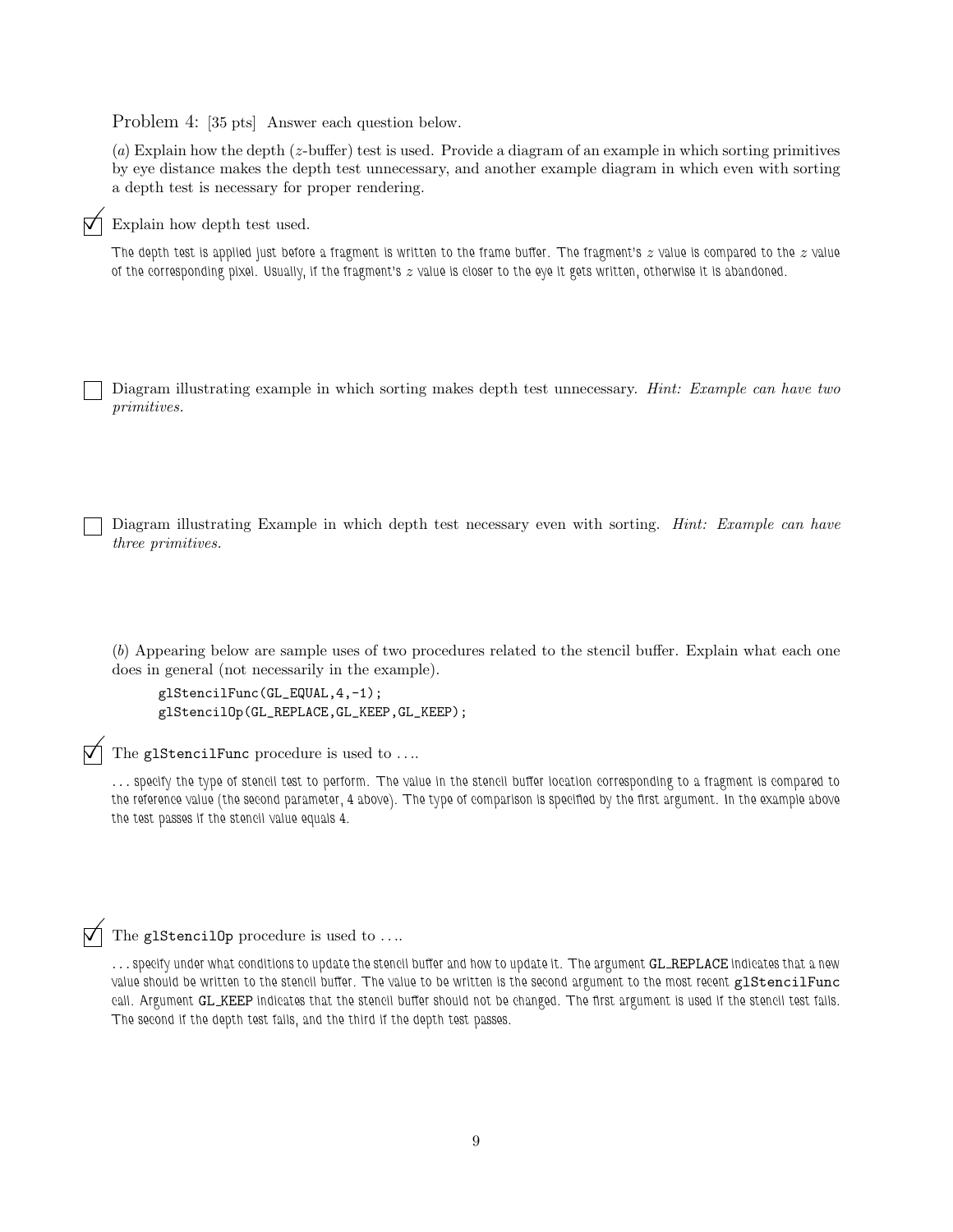(c) In general, why doesn't it make sense to access a texture in a vertex shader?

 $\overrightarrow{\bigtriangledown}$  Bad idea to access a texture in a vertex shader because ...

Accessing a texture returns a texel. In typical use a texel is associated with a frame buffer location (a pixel). Each fragment shader invocation is associated with a frame buffer location, but a vertex shader is not. A vertex shader invocation typically is associated with a coordinate that maps to a frame buffer location. But that vertex usually is part of a primitive which covers many locations, and so the texel would only apply to one of those locations.

(d) How is eye space defined? Describe the transformations that need to be applied to map from object space to eye space. Illustrate your answer using a sample scene.

 $\triangledown$  Defining features of eye space are ....

In eye space the viewer's eye is at the origin and facing in the  $-z$  direction.

 $\mathcal{V}$  In the following scene to transform from object to eye space the modelview matrix is used, which ...

. . . the product of a rotation and translation. The translation moves the eye to the origin, and the rotation moves the users monitor to face the  $-z$  direction.